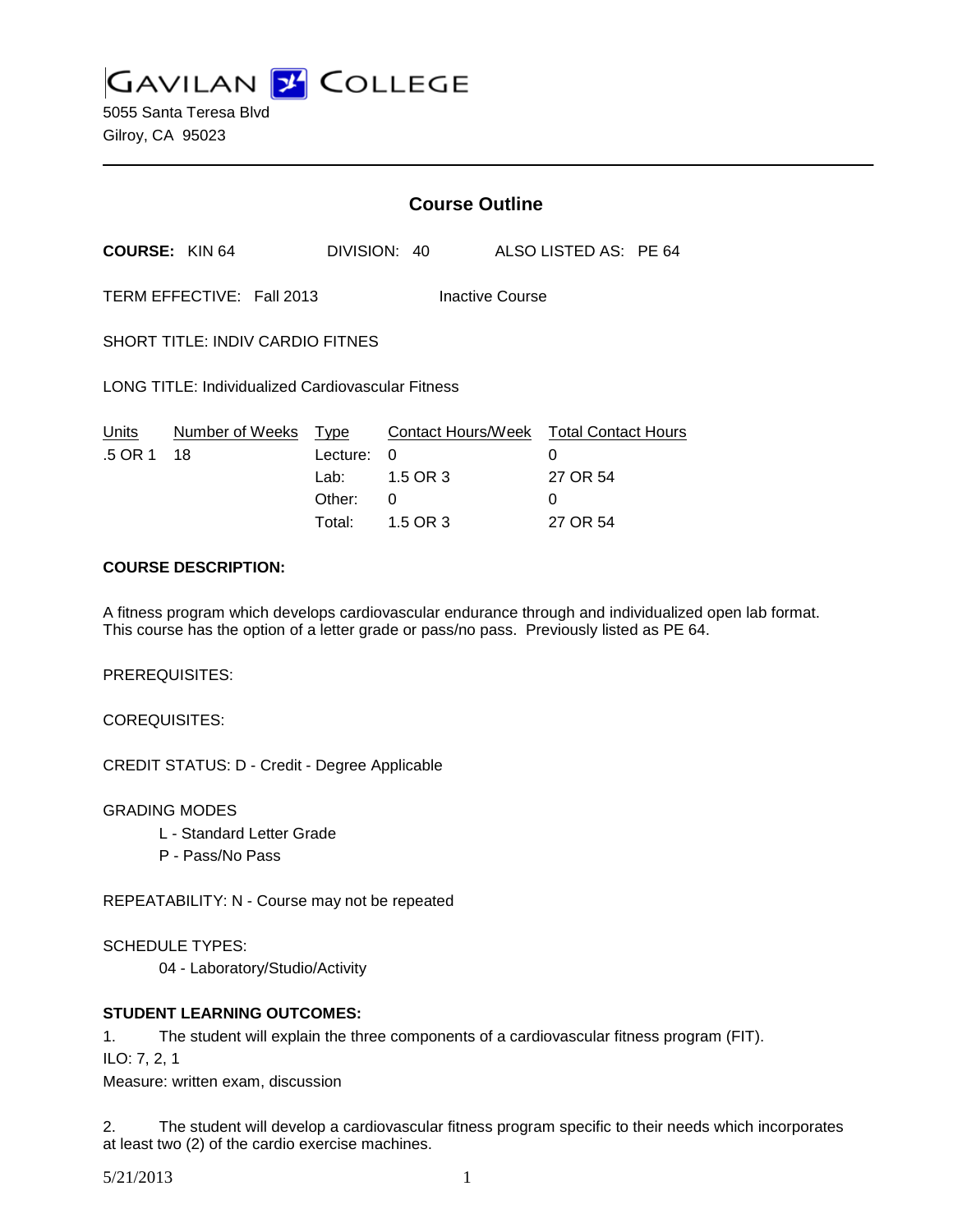ILO: 7, 2, 6, 4 Measure: demonstration, written exam

3. The student will monitor their target heart rate (THR) and chart their cardiovascular improvement. ILO: 2, 7, 6

Measure: demonstration, workout chart

4. The student will discuss the value of cardiovascular exercise as a lifelong activity.

ILO: 2, 7, 6, 1

Measure: written exam, discussion

# **CONTENT, STUDENT PERFORMANCE OBJECTIVES, OUT-OF-CLASS ASSIGNMENTS**

Inactive Course: 03/11/2013

1.5 - 3 Hours

Course orientation, including grading and the procedures for use of the open lab.

SPO: Students will explain the requirements of the course, including how they are graded, the dress code, and the use of the workout chart. They will correctly log themselves in and out of the lab.

#### 4.5 - 9 Hours

Continue orientations as needed. Discuss the importance of stretching as a warm-up. Explain the benefits of stretching both before and after exercising and demonstrate a variety of stretches. Determine and note each students' target heart rate. Pre-testing of cardiovascular fitness level, which may include: Cooper's 12 minute walk-run fitness test, Lifecycle fitness test, 8 laps for time, Stairmaster fitness test, and/or treadmill fitness test. Explanation of the three components of a complete cardiovascular fitness program (FIT). Information on training at one's target heart rate (THR) will be provided. Set individual goals and begin a cardiovascular fitness program.

SPO: At least five (5) stretches will be demonstrated by the students. They will participate in a cardiovascular fitness test. Students will explain what FIT stands for and discuss the benefits of training at one's THR.

#### 6 - 12 Hours

Continue working on a cardiovascular fitness program. Information will be provided, and the students will experience a variety of workouts utilizing the track, Lifecycle, cross country course, treadmill, and Stairmaster. Re-testing could be provided to indicate improvement.

SPO: The students will demonstrate how to use the Lifecycle, treadmill and Stairmaster. They will participate in cardio workouts.

13.5 - 27 Hours Students will continue to work on their cardio fitness program. Stations, intervals, and speed workouts will be explained and may be included in their workouts, as well as the workouts utilized earlier. Post-testing to determine improvement.

SPO: Students will develop a cardiovascular workout routine and apply the skills learned into a weekly workout program. They will record their progress on their workout chart. Students will explain two different types of cardio workouts.

## 2 Hours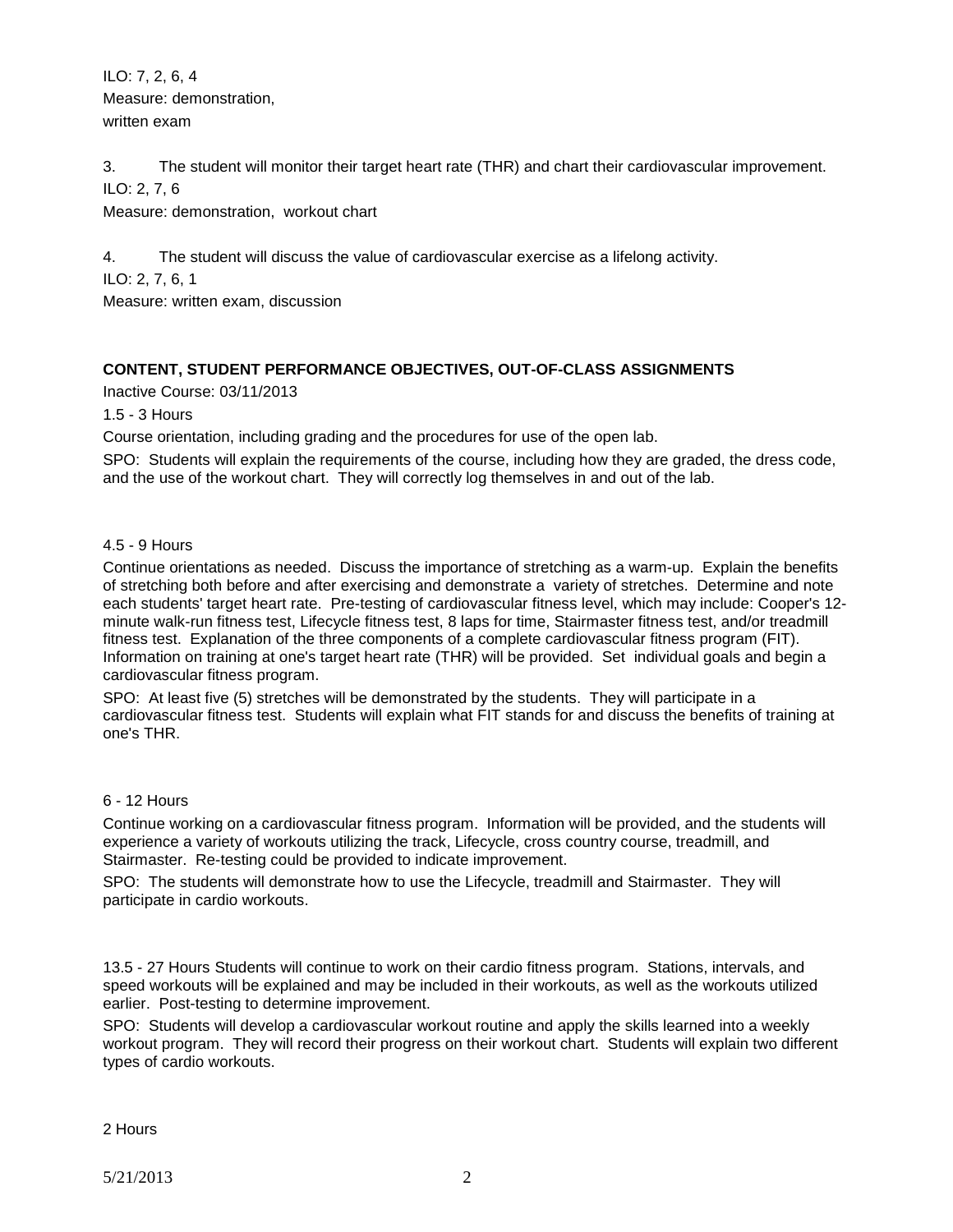This is a skill building class where the student's skills or proficiencies will be enhanced by supervised repetition and practice in class.

## **METHODS OF INSTRUCTION:**

demonstration, small groups, discussion

#### **METHODS OF EVALUATION:**

The types of writing assignments required: None The problem-solving assignments required: None The types of skill demonstrations required: Performance exams The types of objective examinations used in the course: Other: Short answer Other category: Other: Requires student participation The basis for assigning students grades in the course: Writing assignments: 0% - 0% Problem-solving demonstrations: 0% - 0% Skill demonstrations: 20% - 30% Objective examinations: 10% - 20% Other methods of evaluation: 50% - 80% JUSTIFICATION:

The department is requesting a name change, from the Physical Education and Athletics Department to the Department of Kinesiology and Athletics.

The reasons for this action include:

1) A desire to follow suit with the 4-year colleges and universities.

2) A trend in the field. Community colleges are moving in this

direction with Cabrillo College already taking this action. Others such as Sacramento City College, Mission College, and Diablo Valley College are also in the process of changing their name as well. Gavilan College can be a leader in this trend.

3) This more closely describes what our profession is about.

"Kinesiology is the academic discipline concerned with the art and science of human movement."

4) The state academic senate has proposed that Kinesiology and Exercise Science majors be added to the Disciplines List so they have recognized the move in this direction.

5) Over recent years, there have been discussions within the State regarding the need to streamline Physical Education as a discipline. This would help with the negative connotation that is often identified